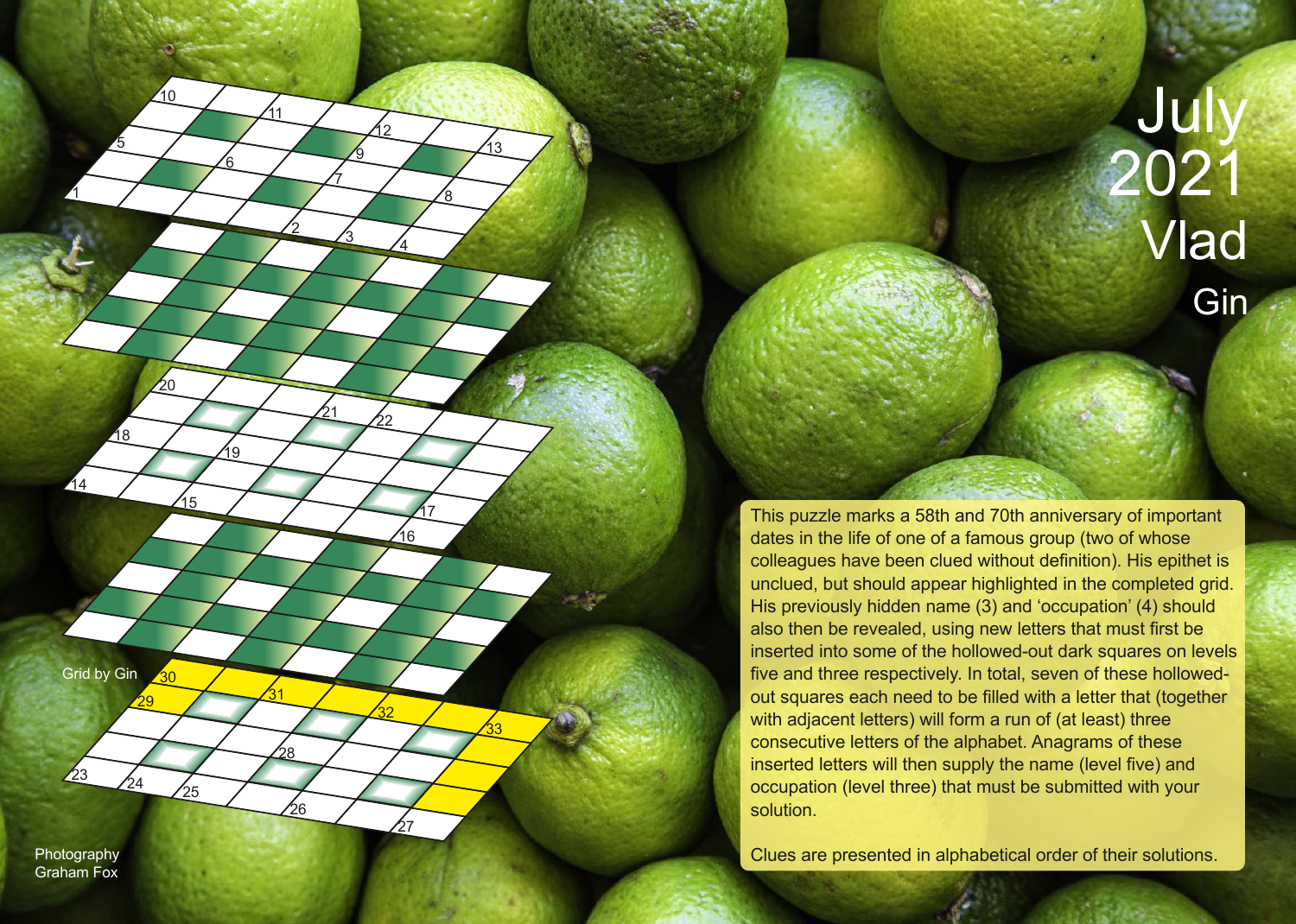| <b>MON</b>                                                                                                 | <b>TUES</b>                                         | <b>WED</b>                                                                         | <b>THURS</b>                                                                                                      | <b>FRI</b>                                                           | <b>SAT</b>                                                                | <b>SUN</b>                                                              |
|------------------------------------------------------------------------------------------------------------|-----------------------------------------------------|------------------------------------------------------------------------------------|-------------------------------------------------------------------------------------------------------------------|----------------------------------------------------------------------|---------------------------------------------------------------------------|-------------------------------------------------------------------------|
| Day 34<br>29aw, 30ac, 33to-4<br>(3,5,3)<br>A BENNETT<br>A. BENNET<br>Drawing by Frank Paul<br><b>INSET</b> |                                                     |                                                                                    | 125up<br>Slips out of Whitechapel<br>finally - by tradition<br>they're in the East End $(5)$ Omani currency $(5)$ | 2 <sub>8d</sub><br><b>Business associate</b><br>accepts American and | $3$ <sub>8ba</sub><br>Desire to stop nonsense<br>briefly succeeded (7)    | $4$ 20ac-5<br>Content to publicly<br>persecute Scottish<br>informer (5) |
| $5$ 3ac, 4aw, 25aw                                                                                         | 6 <sub>13d</sub>                                    | $722$ to                                                                           | 8 <sub>6d</sub>                                                                                                   | 9 17to, 16ba-5                                                       | 10 <sub>17aw</sub>                                                        | $11$ 24ac, 27aw-2                                                       |
| Suspicion about<br>general possibly not<br>right? Whose side's he<br>on? (6,5)                             | 'Editor' describes<br>people that do this (5)       | Oriental mystery writer<br>defending daughter's<br>poem $(5)$                      | Irene's fancy man (5)                                                                                             | Aspects one<br>newspaper's covered (6)                               | Leaving Delaware<br>behind, pass lodge (4)                                | Presumption<br>sweetheart's aboard<br>ship (7)                          |
| 12 9aw, 12ac                                                                                               | $13$ 24ba, 23aw-4                                   | $14$ 9to, 2d-3                                                                     | $1530up-3$                                                                                                        | $16$ 32up, 12to-2                                                    | $17_{\,32}$ to                                                            | $18$ 1ac-6                                                              |
| Opening jar, removing<br>recipe $(4)$<br>$19$ $_{28ac}$                                                    | Good crosswords<br>picked up award (5)<br>$20$ 28ba | Intelligence service<br>finally comes round<br>regarding writer (6)<br>$21$ 26up-4 | Husband's looking after<br>this? Gulp! (3)<br>$22$ 10d-3,20to-3,<br>18ac-3                                        | Cooler in a big new<br>church $(3,3)$<br>$23$ 10to, 1d-2             | Everything considered,<br>eventually stripped (2,3)<br>24 <sub>10ac</sub> | Beat side US put out (6)<br>25 <sub>19ac</sub>                          |
| Yes, goes visiting Berlin<br>and Paris island (4)                                                          | Material girl (4)                                   | Fake news the end of<br>civilisation? Right! (4)                                   | Thin coat put on at first (7)                                                                                     | Spies not cross about<br>department? Director<br>acted wrongly (6)   | Aim true running past<br>compound (7)                                     | One guy coming back<br>to catch old woman (5)                           |
| 264d                                                                                                       | $27$ 21ac                                           | $28$ 23up-4                                                                        | $29_{110}$                                                                                                        | 30 <sub>7d</sub>                                                     | 31 <sub>15aw</sub>                                                        | $32$ 5d                                                                 |
| Goat wandering over<br>South Island area (5)                                                               | Reportedly arouse best<br>friend? $(4)$             | Director looking<br>embarrassed, taking<br>Ecstasy (4)                             | After bust-up finally<br>closes free bars? (5)                                                                    | Wine, port and punch –<br>beer at first off (5)                      | Issue denial – not a<br>thematic code name (5)                            | Wrong to hide the<br>empty mug (5)                                      |
| $\sqrt[3]{3}$ 15ba,14aw-3                                                                                  | $\sqrt[3]{4}$ 29aw,30ac,33to-4                      | $35$ 31up                                                                          |                                                                                                                   |                                                                      |                                                                           |                                                                         |
| Measure for timber -<br>trees chopped up (5)                                                               | Unclued $(3,5,3)$                                   | Kick rector round back<br>of rectory? He's only<br>being playful (5)               |                                                                                                                   |                                                                      |                                                                           | Jul 2021                                                                |